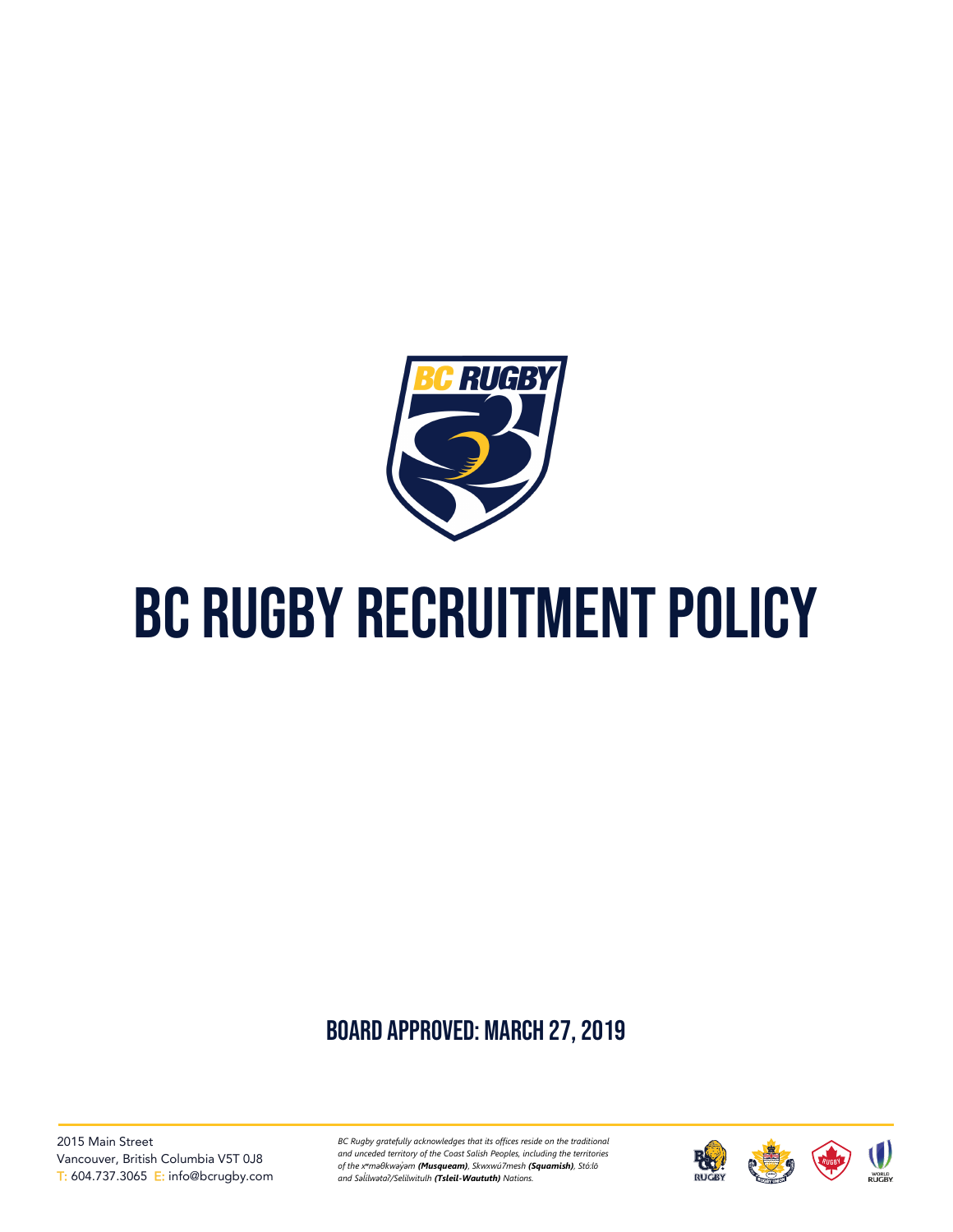

## **Contents**

- 1. [Policy Objective](#page-2-0)
- 2. [Definitions](#page-2-1)
- 3. [Policy Statement](#page-3-0)
- 4. [Applicability](#page-3-1)
- 5. [Accountability](#page-3-2)
- 6. [Policy Implementation](#page-4-0)
- 7. [Exemptions](#page-6-0)
- 8. [Supporting Policies](#page-6-1)
- 9. [Breaches and Complaints](#page-6-2)
- 10. [Contact Us](#page-7-0)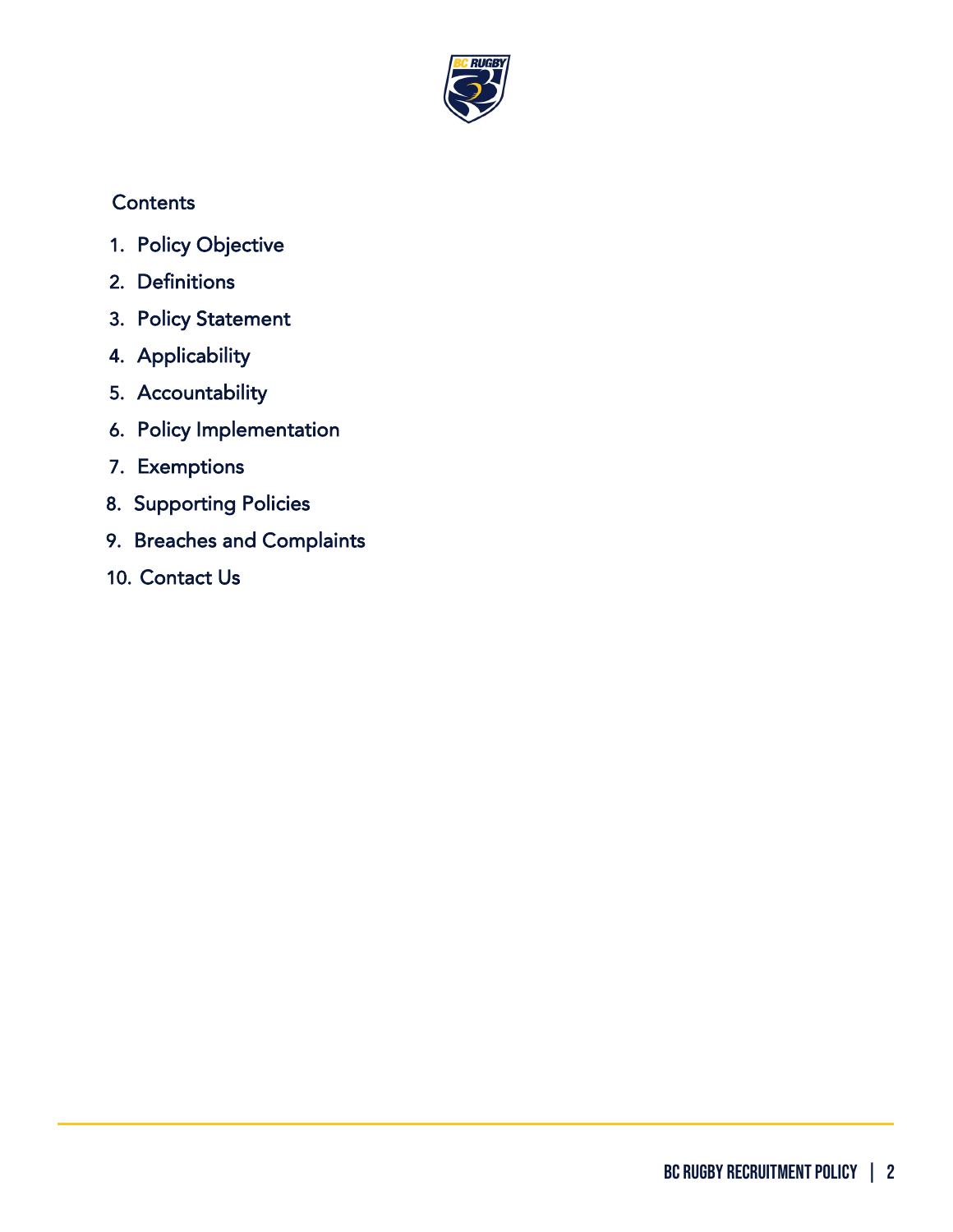

# <span id="page-2-0"></span>1. Policy Objective

1.1 The objective of this policy is to provide a framework for the recruitment and selection of individuals to support the Purpose of BC Rugby, the achievement of our strategic goals and the protection of players' safety and wellbeing.

#### <span id="page-2-1"></span>2. Definitions

Applicant: An individual that formally applies to BC Rugby for a posted vacancy.

Appointed Candidate: The individual appointed to fulfil a vacancy in accordance with this policy.

Candidate: Individual shortlisted for an advertised vacancy in accordance with this policy.

Contract Position: A remunerated position that is appointed as a representative of another company or as a self-employed individual.

Employee Position: A part-time or full-time position that is remunerated.

Internship: A part-time or full-time position that is for a limited amount of time.

Minimum Standard: A requirement of a position that any applicant must hold for consideration.

Team Staff: Inclusive of the Head Coach, Assistant Coach, Therapist and Team Manager, and/or any other role, directly appointed to a BC Rugby Team or Squad.

Vacancy: A position that is currently without an individual appointed to fulfil that position.

Volunteer Position: A position that does not receive compensation for services provided.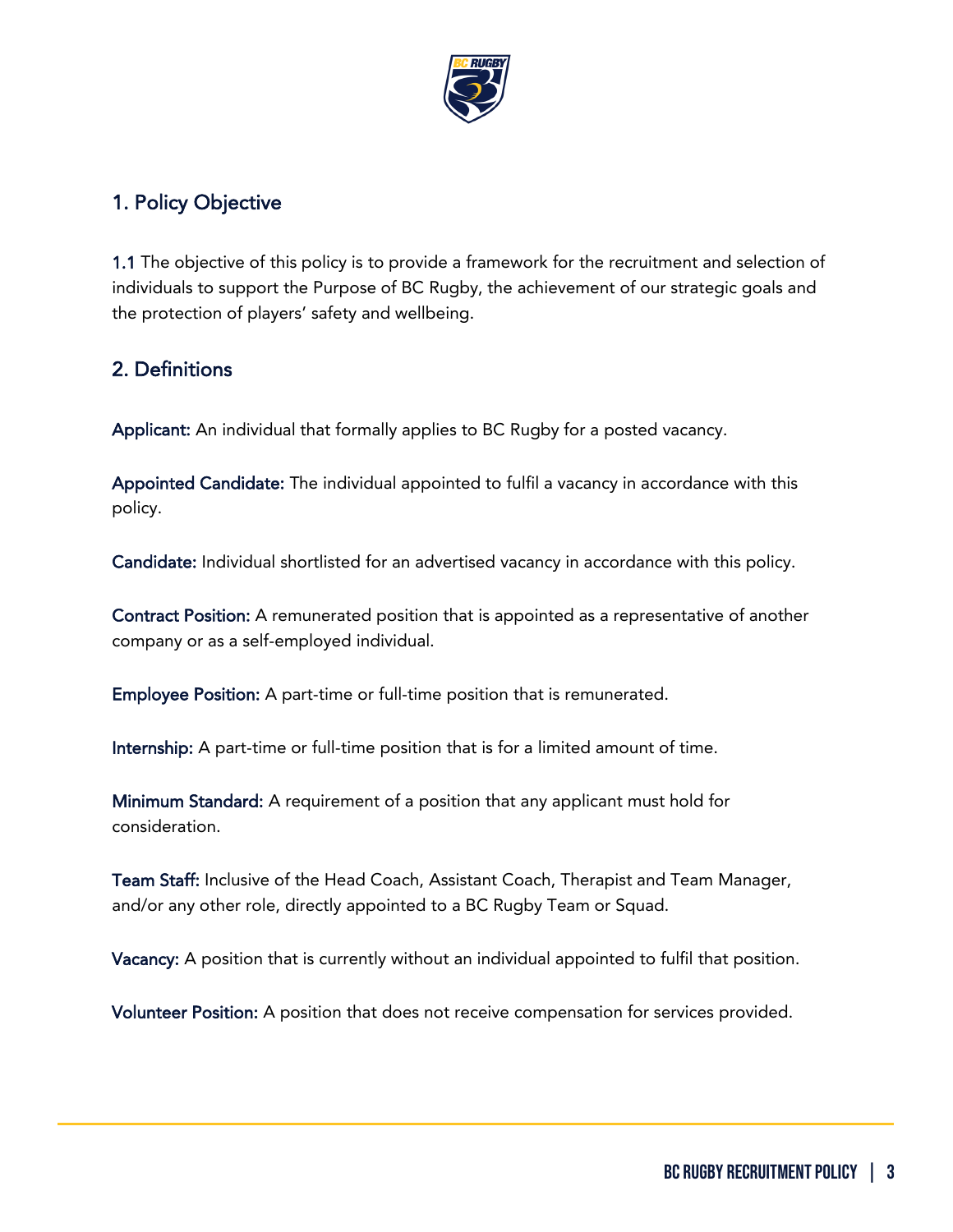

#### <span id="page-3-0"></span>3. Policy Statement

3.1 It is the policy of BC Rugby to conduct all recruitments and selections with the following core principles:

- (a) equal Opportunity: job postings make no mention of gender, age, nationality or any other criteria of a discriminatory nature and we will recognise academic training, university education, as well as rugby-specific qualifications earned in other countries.
- (b) open Competition: all individuals are invited to apply for positions for which they meet minimum standards and BC Rugby is committed to widely publicising all opportunities.
- (c) merit-based Selection: recruitment is primarily based on skills, knowledge and abilities as they relate to the key responsibilities of the position.
- (d) gender Equality: we guarantee salary parity between genders when hiring for the same position and equivalent levels of experience and training.
- (e) protection & Welfare of All Players: BC Rugby recognises the critical role of robust screening to ensure that anyone interacting with players, particularly under-age players, is a responsible and honest individual who places the best interests of the player ahead of their own interests or motivations and will uphold and promote the values of the BC Rugby Code of Conduct.

# <span id="page-3-1"></span>4. Applicability

4.1 This Policy applies to the recruitment of all Staff and Team Staff Positions with BC Rugby. The policy also applies to the recruitment of positions recruited for the delivery of all BC Rugby programs, events and Representative Teams. For clarity, this does not apply to the recruitment of volunteers to the BC Rugby Board or Committees.

# <span id="page-3-2"></span>5. Accountability

5.1 The Chief Executive Officer is responsible for ensuring all recruiters adhere to this Policy.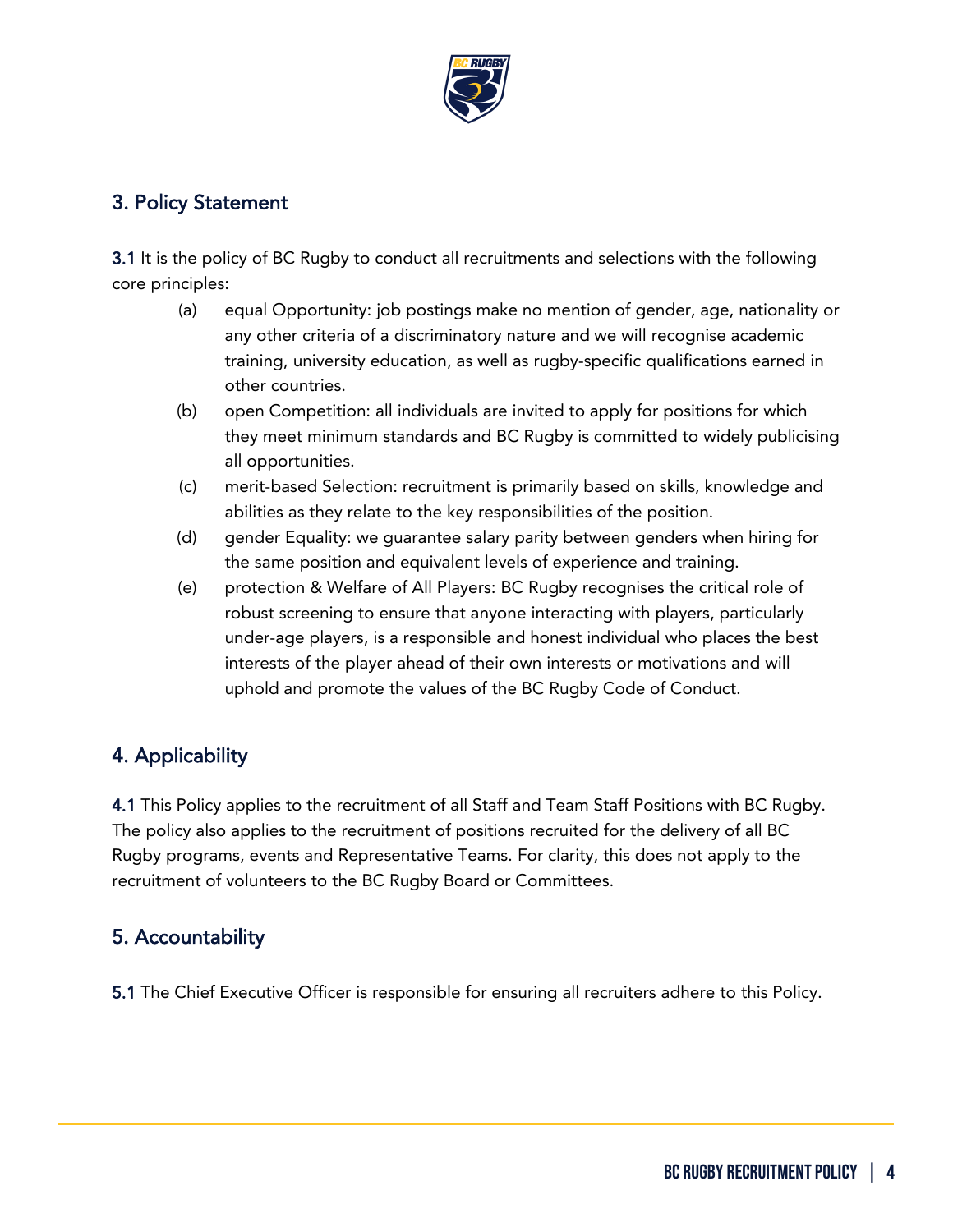

#### <span id="page-4-0"></span>6. Policy Implementation

6.1 Preparation: BC Rugby will create and/or review the job description, identify the BC Rugby representatives to conduct the recruitment process and determine the timeline which will include closing date, tentative interview dates and ideal start date or window.

6.2 Specification: A detailed job description with person specifications must be produced and advertised for any vacancy that is to be filled. Any minimum certifications required must be specified. See appendices for position-specific minimum certifications.

6.3 Promotion: As a minimum, all positions will be published on bcrugby.com for five business days. For all full-time staff positions, promotion will include the vacancy being advertised through at least two external, industry or position relevant job boards (or equivalent) and a direct communication being sent to Member Club representatives.

6.4 Receiving Applications: All applications received are stored in accordance with Federal and British Columbia's privacy laws. Only those BC Rugby representatives appointed to conduct the recruitment and selection of an appointed candidate will be privy to the applicants' submissions.

6.5 Selection Panel: For all BC Rugby positions, shortlisting and interviews will be conducted by at least two BC Rugby representatives, one of whom should be the direct line manager of the vacant position. In the case of recruitment for the Chief Executive Officer (or equivalent), shortlisting and interviews will be conducted by at least three individuals, including two members of the BC Rugby Executive Committee.

6.6 Shortlisting: Shortlisting will select candidates for interview based on applicants' demonstrated merit against (in order) the person specifications and job description/responsibilities.

6.7 Interviews & Selection: The Selection Panel will pre-determine topics of questioning relevant to the job specification and all candidates will be presented with those same lines of questioning. Additionally, the Selection Panel may pre-arrange for candidates to complete relevant tasks at interview, such as a presentation on a set topic or completion of a task within set conditions. Interviews may be conducted in person or via telecommunications.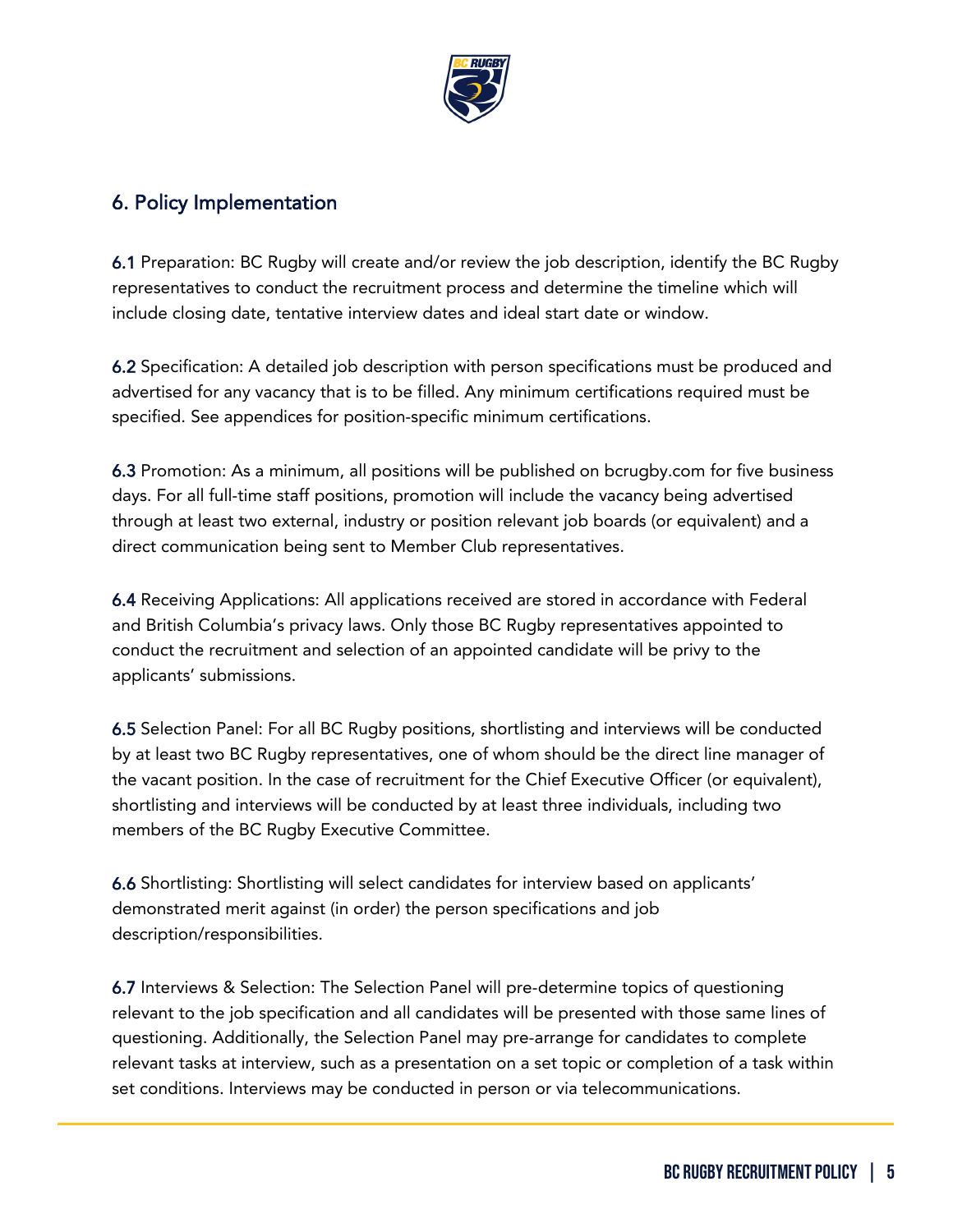

6.8 Letter of Offer: For all staff, contract and intern positions, a letter of offer is presented to the top candidate identified which includes a formal request to provide information to BC Rugby for screening purposes. The letter will also include terms of employment for the top candidate to consider.

6.9 Screening: Prior to any appointment, the following must be completed with no issues being raised or uncovered against the candidate:

- (a) References: a minimum of two reference checks will be conducted. A record of references must be retained as part of the individual's file with BC Rugby, which may include minutes of verbal conversations.
- (b) Minimum Certifications: for positions that set industry-specific minimum certifications, the candidate may be required to provide evidence of meeting those minimum certifications. See appendices for position-specific minimum certifications.
- (c) Police Record Check: for all paid positions, BC Rugby will utilise a third-party service provider to complete background checks for all appointed candidates. For all volunteer positions, BC Rugby will direct the appointed candidate to utilise the free service provided by BC Government. Any individual that fails a Criminal Record check is immediately disqualified from consideration for any position.
- (d) Vulnerable Sector Verification: for all positions that involve travel, overnight accommodation, or power imbalances with players of any age, the appointed candidate will be directed to complete a Vulnerable Sector Verification.
- (e) Legal Status in Canada: no appointment will be made unless the candidate is able to provide documentation proving their legal right to work in Canada for at least 12 months. This may be less if the position has a set end date and the expiration of the candidate's legal right to work in Canada is after the end date of the position.

6.10 Appointment: Upon receiving evidence of all Screening requirements being met by the top candidate, BC Rugby will present the top candidate with a formal contract for signing which must be counter-signed and returned to BC Rugby. Once notice has been provided to all unsuccessful candidates, a public notice will be made in consultation with the top candidate.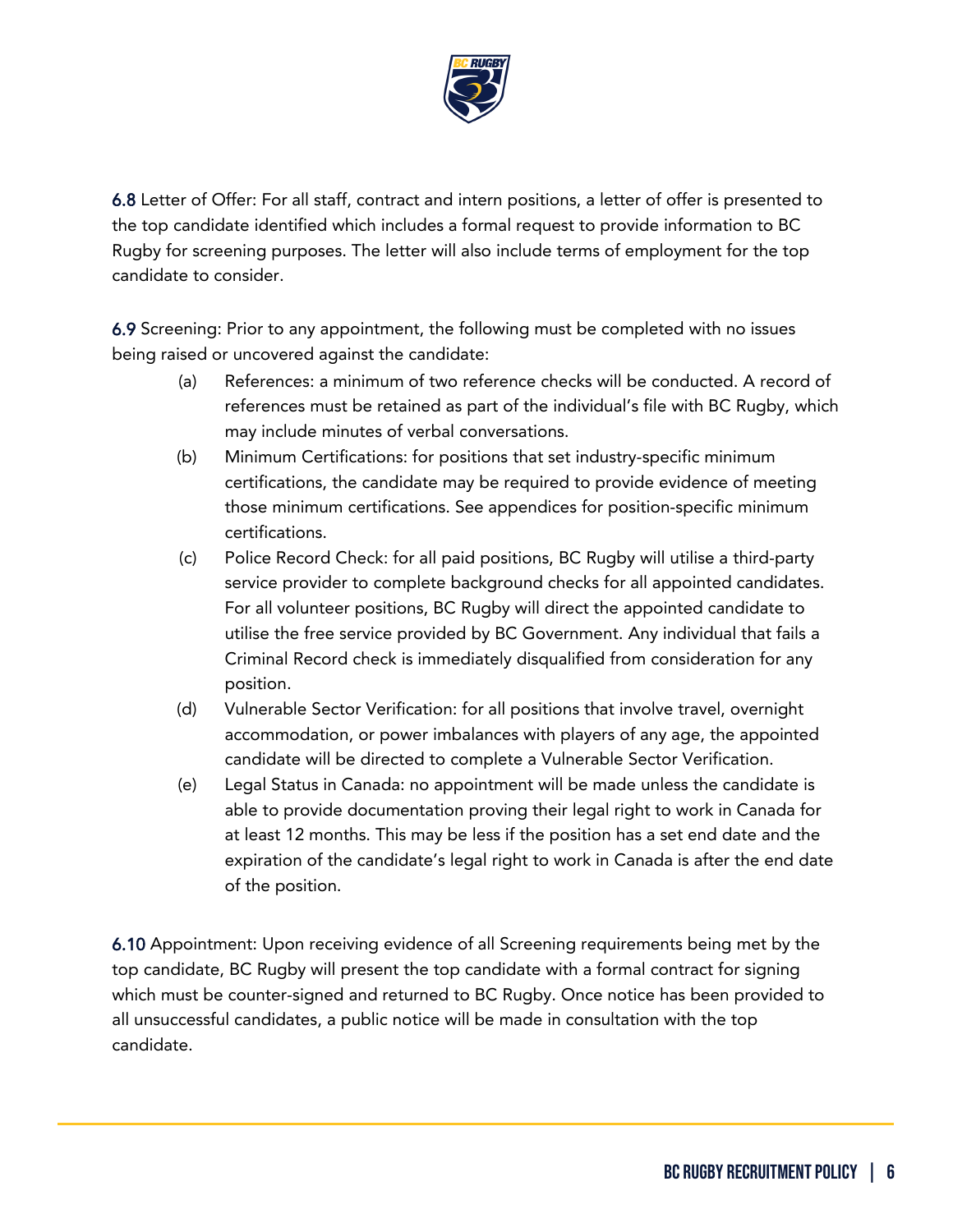

6.11 Induction: For all staff, contract and intern positions, an induction process will be conducted by the direct line manager and/or Chief Executive Officer.

6.12 Probation: For all staff and contract positions, a minimum of three months' probation will be included in the appointed candidate's contract.

## <span id="page-6-0"></span>7. Exemptions

7.1 In the recruitment of Team Staff for a gender-specific team, at least one member of the Team Staff must be of the same gender of that team. This does not apply to one specific role within the Team Staff, but to the collective.

7.2 Reclassification of existing staff positions do not need to follow all steps of the Policy Implementation, but the individual must still meet all screening requirements.

#### <span id="page-6-1"></span>8. Supporting Policies

8.1 This policy is supported by the following BC Rugby Internal policies:

- (a) BC Rugby Code of Conduct
- (b) BC Rugby Gender, Equity & Diversity Policy
- (c) BC Rugby Conflict of Interest Policy
- 8.2 Additionally, this Policy recognises and adheres to standards as set by:
	- (a) BC Human Rights Code
	- (b) The Criminal Records Review Act (BC)
	- (c) Personal Information Privacy Act (BC)
	- (d) Responsible Coaching Movement, Coaches of Canada

#### <span id="page-6-2"></span>9. Breaches and Complaints

9.1 Any individual who feels that this policy was not adhered to may lodge a complaint with the CEO.